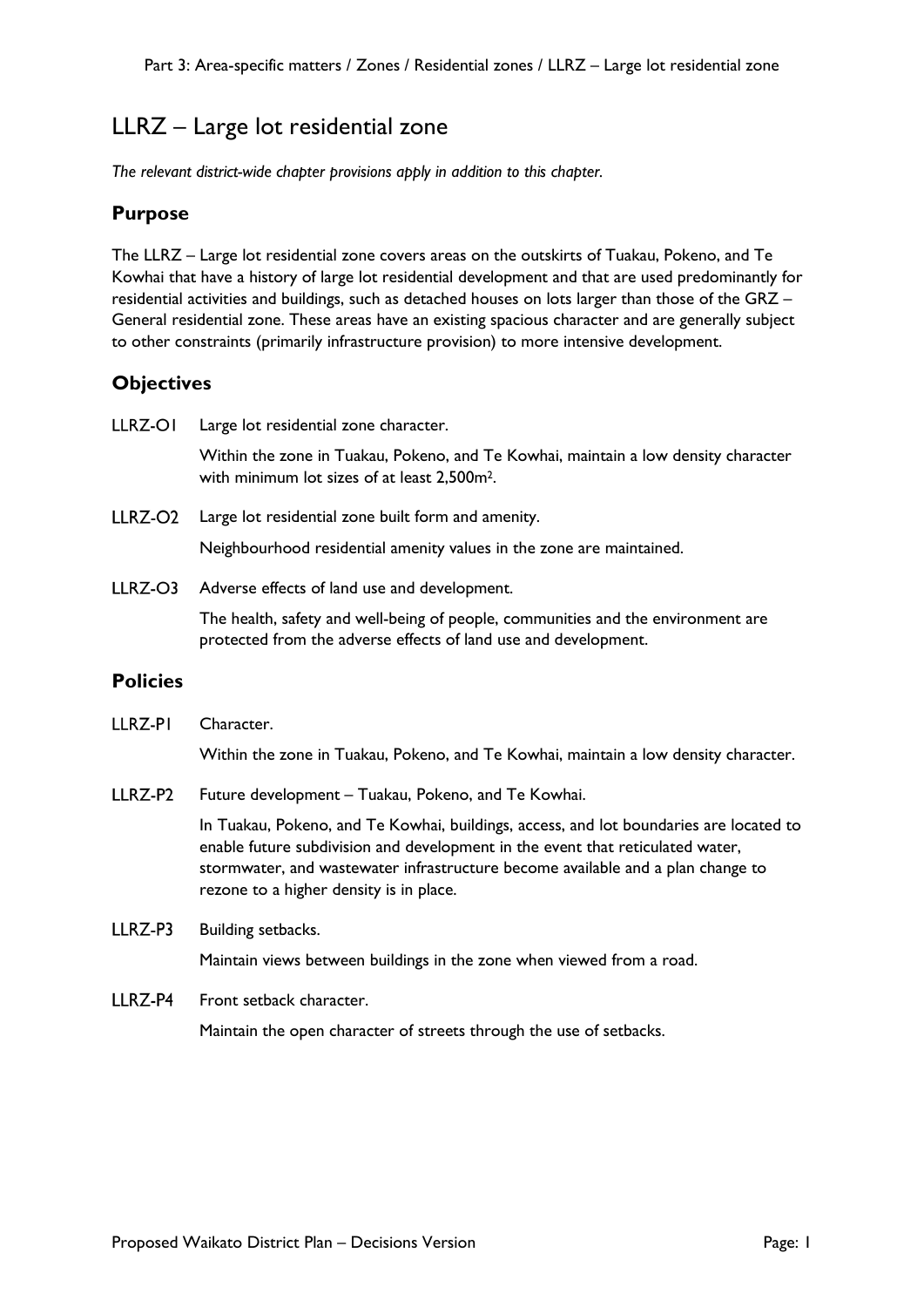- LLRZ-P5 Excessive building scale.
- LLRZ-P6 Development shall only exceed height, bulk and form standards where it is in keeping with, and does not detract from, the amenity values of the street.
- LLRZ-P7 Residential amenity and function.
- (1) Limit the establishment of non-residential activities in the zone except where they:
	- (a) Have a functional need to locate within the zone; or
	- (b) Provide for the health and well-being of the community, including emergency services.
- LLRZ-P8 Height of buildings.

Ensure building height does not result in loss of privacy or cause over shadowing on adjoining sites or detract from the amenity of the area.

LLRZ-P9 Daylight and outlook.

> Require the height, bulk and location of development to maintain sunlight access and privacy, and to minimise visual dominance effects on adjoining sites.

LLRZ-P10 Maintain residential function.

Restrict the establishment of non-residential, commercial or industrial activities, unless the activity has a strategic or operational need to locate within the zone, and does not compromise the character and amenity of the neighbourhood.

- LLRZ-PII Non-residential activities.
- (1) Ensure that the design and scale of non-residential activities and associated buildings:
	- (a) Maintain residential character including by considering the scale and design of buildings and their location on the site, and on-site parking and vehicle manoeuvring areas;
	- (b) Minimise adverse effects related to traffic generation, access, noise, vibration, outdoor storage of materials and light spill; and
	- (c) Encourage designs that conform to the principles of Crime Prevention Through Environmental Design (CPTED) where appropriate.
- LLRZ-P12 Existing non-residential activities.
- (1) Enable existing non-residential activities to continue and support their redevelopment and expansion, provided they do not have significant adverse effects on the character and amenity of zone.
- LLRZ-P13 Outdoor storage.

The adverse visual effects of outdoor storage are mitigated through screening or landscaping.

- LLRZ-P14 Objectionable odour.
- (1) Ensure that the effects of objectionable odour do not detract from the amenity of other sites; and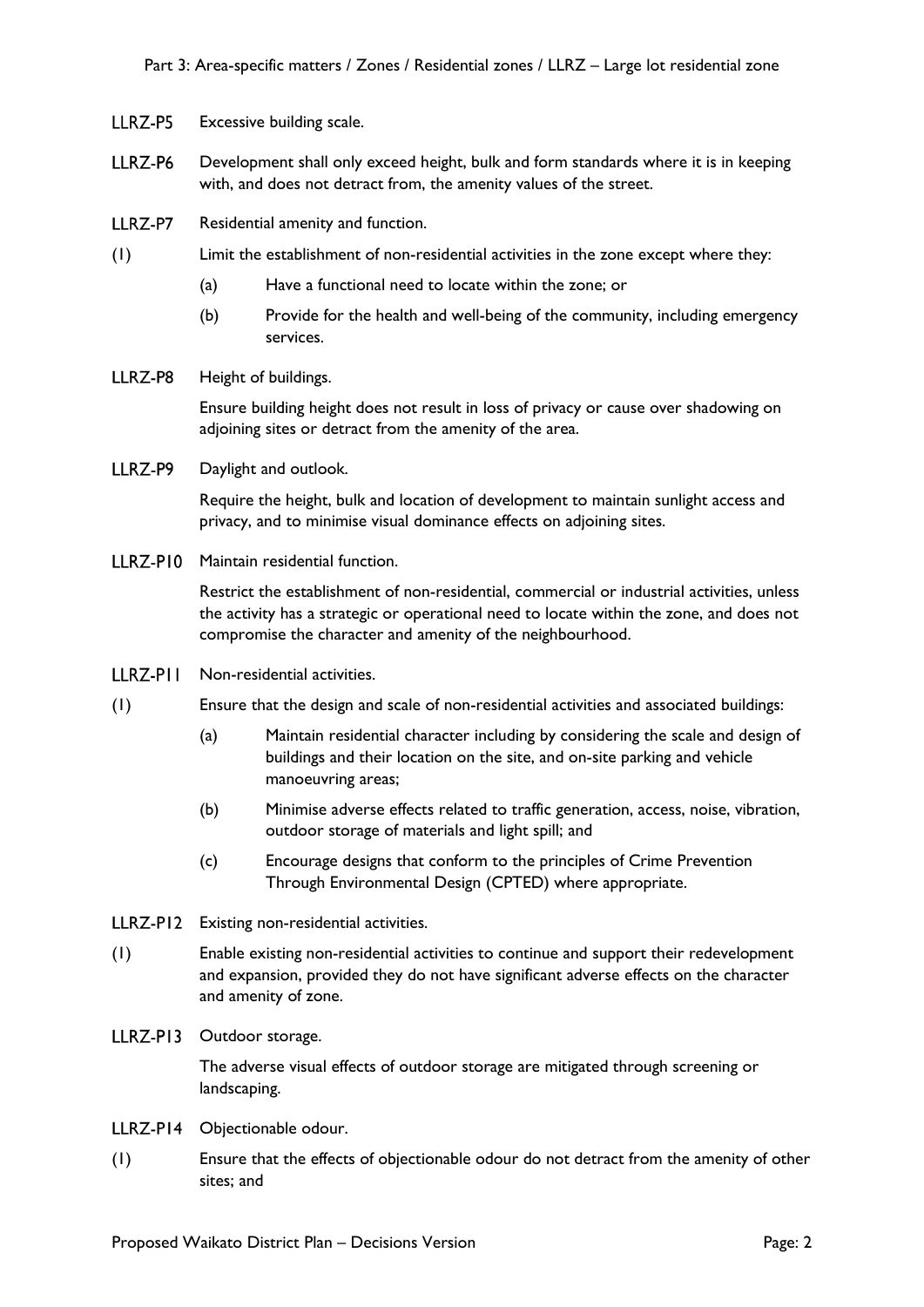(2) Maintain appropriate setback distances between new sensitive land uses and existing lawfully established activities that generate objectionable odour.

# **Rules**

*Land use – activities*

In addition to the activity-specific standards listed below, permitted activities must also comply with all relevant Land-use building standards in this chapter, as well as the standards in Part 2 / Districtwide matters / General district-wide matters.

| <b>LLRZ-RI</b>                          | Residential activity, unless specified below                                              |                                                                              |
|-----------------------------------------|-------------------------------------------------------------------------------------------|------------------------------------------------------------------------------|
|                                         |                                                                                           | This includes occupation of a single residential unit for short term rental. |
| (1) Activity status: PER                |                                                                                           | (2) Activity status where compliance not                                     |
| <b>Activity-specific standards:</b>     |                                                                                           | achieved: n/a                                                                |
| Nil.                                    |                                                                                           |                                                                              |
| LLRZ-R2                                 | Home business                                                                             |                                                                              |
| (1) Activity status: PER                |                                                                                           | (2) Activity status where compliance not                                     |
| <b>Activity-specific standards:</b>     |                                                                                           | achieved: DIS                                                                |
|                                         | (a) It is wholly contained within a building;                                             |                                                                              |
|                                         | (b) The storage of materials or machinery                                                 |                                                                              |
| associated with the home occupation are |                                                                                           |                                                                              |
|                                         | wholly contained within a building;                                                       |                                                                              |
|                                         | (c) No more than 2 people who are not                                                     |                                                                              |
|                                         | permanent residents of the site are                                                       |                                                                              |
|                                         | employed at any one time;                                                                 |                                                                              |
|                                         | (d) Unloading and loading of vehicles or the<br>receiving of customers or deliveries only |                                                                              |
|                                         | occur after 7:30am and before 7:00pm on                                                   |                                                                              |
| any day; and                            |                                                                                           |                                                                              |
|                                         | (e) Machinery can only be operated after                                                  |                                                                              |
|                                         | 7:00am and up to 7:00pm on any day.                                                       |                                                                              |
| LLRZ-R3                                 | Community facility                                                                        |                                                                              |
| (1) Activity status: PER                |                                                                                           | (2) Activity status where compliance not                                     |
| <b>Activity-specific standards:</b>     |                                                                                           | achieved: n/a                                                                |
| Nil.                                    |                                                                                           |                                                                              |
| <b>LLRZ-R4</b>                          | Neighbourhood park                                                                        |                                                                              |
| (1) Activity status: PER                |                                                                                           | (2) Activity status where compliance not                                     |
| <b>Activity-specific standards:</b>     |                                                                                           | achieved: n/a                                                                |
| Nil.                                    |                                                                                           |                                                                              |
| <b>LLRZ-R5</b>                          | Home stay                                                                                 |                                                                              |
| $\overline{(1)}$ Activity status: PER   |                                                                                           | (2) Activity status where compliance not                                     |
| <b>Activity-specific standards:</b>     |                                                                                           | achieved: DIS                                                                |
| (a) No more than 4 temporary home stay  |                                                                                           |                                                                              |
| residents.                              |                                                                                           |                                                                              |
| <b>LLRZ-R6</b>                          | Farming                                                                                   |                                                                              |
| (1) Activity status: PER                |                                                                                           | (2) Activity status where compliance not                                     |
| <b>Activity-specific standards:</b>     |                                                                                           | achieved: n/a                                                                |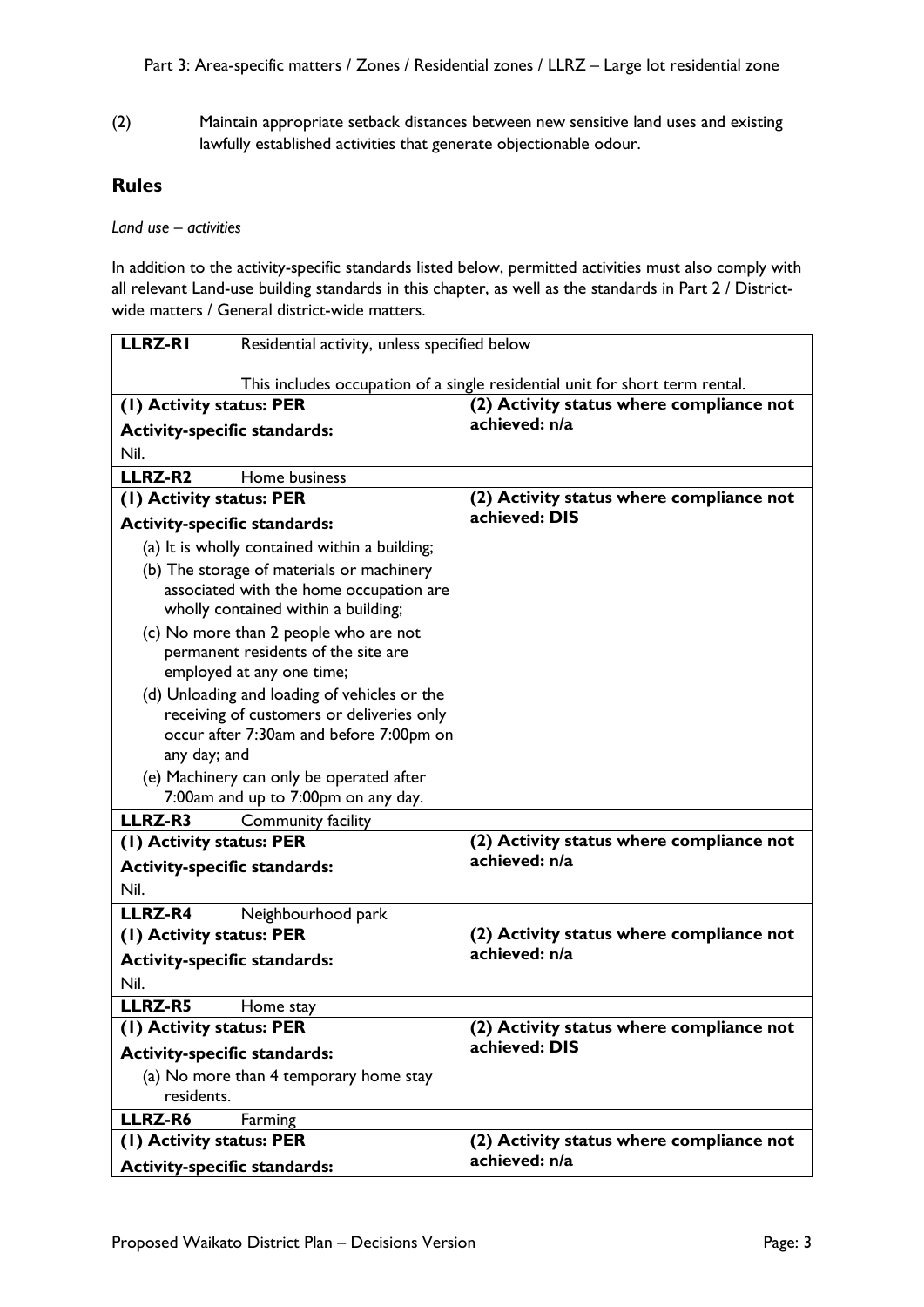| Nil.                                |                                                                                                                                                                                                                       |                                                                                |
|-------------------------------------|-----------------------------------------------------------------------------------------------------------------------------------------------------------------------------------------------------------------------|--------------------------------------------------------------------------------|
| <b>LLRZ-R7</b>                      | sites existing as of 18 July 2018                                                                                                                                                                                     | Buildings, structures and sensitive land uses within the National Grid Yard in |
| (1) Activity status: PER            |                                                                                                                                                                                                                       | (2) Activity status where compliance not                                       |
| <b>Activity-specific standards:</b> |                                                                                                                                                                                                                       | achieved: NC                                                                   |
|                                     | (a) Within the National Grid Yard:                                                                                                                                                                                    |                                                                                |
|                                     | (i) Building alterations and additions to an                                                                                                                                                                          |                                                                                |
|                                     | existing building or structure for a<br>sensitive land use that does not<br>involve an increase in the building<br>height or footprint;<br>(ii) New, or additions to existing<br>buildings or structures that are not |                                                                                |
|                                     | for a sensitive land use;                                                                                                                                                                                             |                                                                                |
|                                     | (iii) Infrastructure (other than for the<br>reticulation and storage of water for<br>irrigation purposes) undertaken by a<br>network utility operator as defined in<br>the Resource Management Act 1991               |                                                                                |
|                                     | (iv) Fences less than 2.5m in height,<br>measured from the natural ground<br>level immediately below.                                                                                                                 |                                                                                |
|                                     | (b) All buildings or structures permitted by<br>Rule LLRZ-R7(1)(a) must:                                                                                                                                              |                                                                                |
| and                                 | (i) Comply with the New Zealand<br><b>Electrical Code of Practice for</b><br>Electrical Safe Distances 34:2001 ISSN<br>0114-0663 under all National Grid<br>transmission line operating conditions;                   |                                                                                |
|                                     | (ii) Locate a minimum of 12m from the<br>outer visible foundation of any<br>National Grid support structure and<br>associated stay wire, unless it is one<br>of the following:                                        |                                                                                |
|                                     | (1) A building or structure where<br>Transpower has given written<br>approval in accordance with clause<br>2.4.1 of the NZECP34:2001 ISSN<br>0114-0663;                                                               |                                                                                |
|                                     | (2) Fences less than 2.5m in height,<br>measured from the natural ground<br>level immediately below, and<br>located a minimum of 5m from the<br>nearest National Grid support<br>structure foundation;                |                                                                                |
|                                     | (3) Network utilities (other than for<br>the reticulation and storage of<br>water for irrigation purposes) or<br>any part of electricity<br>infrastructure undertaken by a<br>network utility operator as defined     |                                                                                |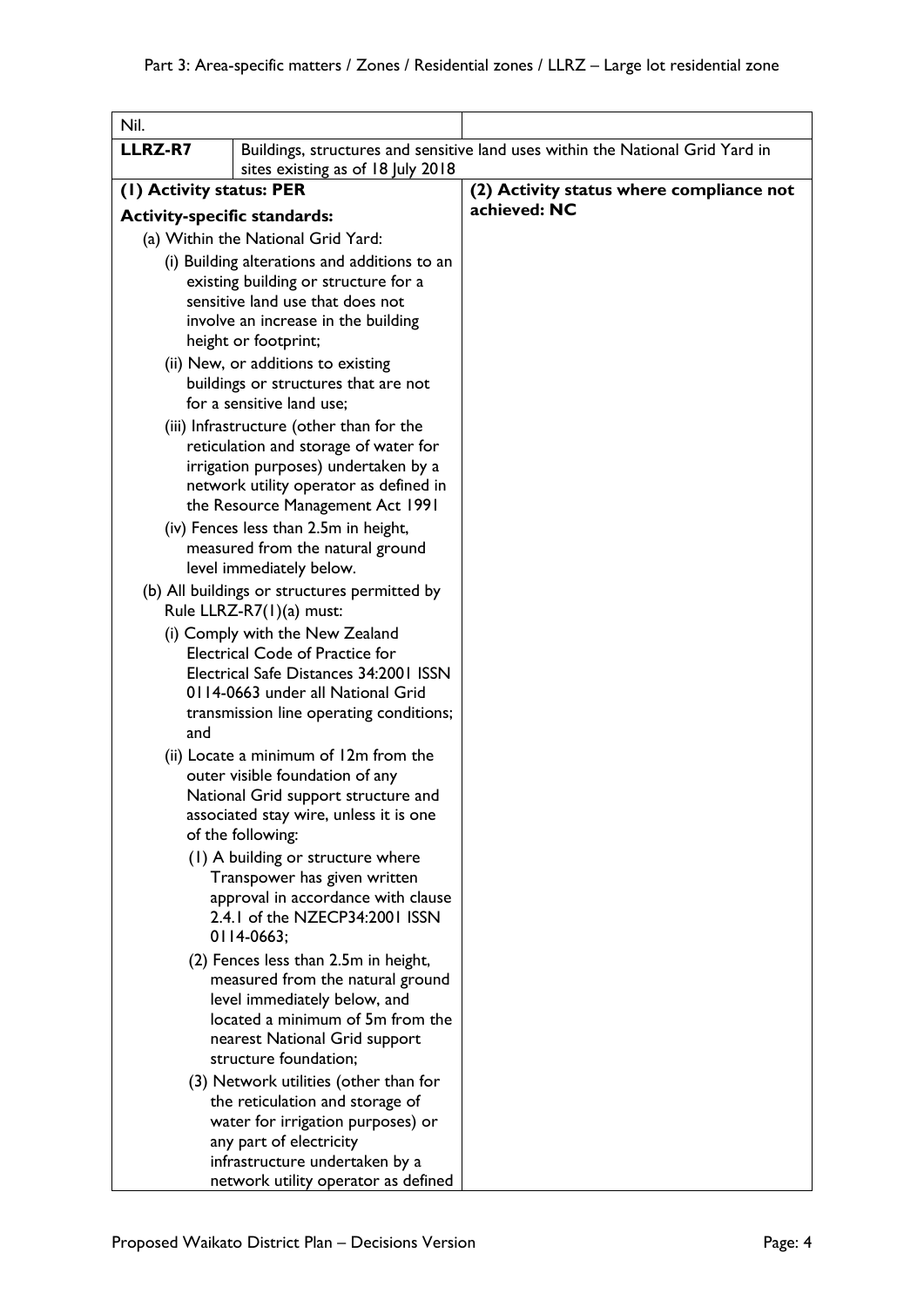|                                         | in the Resource Management Act                                                 |                                                                            |
|-----------------------------------------|--------------------------------------------------------------------------------|----------------------------------------------------------------------------|
|                                         | 1991, that connects to the                                                     |                                                                            |
| National Grid; and                      |                                                                                |                                                                            |
| (c) Not permanently physically impede   |                                                                                |                                                                            |
| existing vehicular access to a National |                                                                                |                                                                            |
|                                         | Grid support structure.                                                        |                                                                            |
| <b>LLRZ-R8</b>                          | Construction or alteration of a building for a sensitive land use              |                                                                            |
| (I) Activity status: PER                |                                                                                | (2) Activity status where compliance not                                   |
|                                         |                                                                                | achieved: RDIS                                                             |
| <b>Activity-specific standards:</b>     |                                                                                |                                                                            |
| (a) The construction or alteration of a |                                                                                | Council's discretion is restricted to the                                  |
| building for a sensitive land use that  |                                                                                | following matters:                                                         |
|                                         | complies with all of the following                                             | (a) Effects on the amenity values of the site;                             |
| standards:                              |                                                                                | (b) The risk of electrical hazards affecting                               |
|                                         | (i) It is set back a minimum of 10m from                                       | the safety of people;                                                      |
|                                         | the centre of line of any electrical                                           |                                                                            |
|                                         | distribution or transmission lines, not                                        | (c) The risk of damage to property; and                                    |
|                                         | associated with the National Grid,                                             | (d) Effects on the operation, maintenance                                  |
|                                         | that operate at a voltage of up to                                             | and upgrading of the electrical                                            |
| II0kV; or                               |                                                                                | distribution or transmission lines.                                        |
|                                         | (ii) It is set back a minimum of 12m from                                      |                                                                            |
|                                         |                                                                                |                                                                            |
|                                         | the centre of line of any electrical                                           |                                                                            |
|                                         | distribution or transmission lines, not                                        |                                                                            |
|                                         | associated with the National Grid,                                             |                                                                            |
|                                         | that operate at a voltage of II0kV or                                          |                                                                            |
|                                         |                                                                                |                                                                            |
| more.                                   |                                                                                |                                                                            |
| LLRZ-R9                                 |                                                                                | Construction or demolition of, or alteration or addition to, a building or |
|                                         | structure                                                                      |                                                                            |
| (1) Activity status: PER                |                                                                                | (2) Activity status where compliance not                                   |
| <b>Activity-specific standards:</b>     |                                                                                | achieved: n/a                                                              |
| Nil.                                    |                                                                                |                                                                            |
| LLRZ-RIO                                | <b>Educational facilities</b>                                                  |                                                                            |
|                                         |                                                                                |                                                                            |
| (I) Activity status: RDIS               |                                                                                | (2) Activity status where compliance not<br>achieved: n/a                  |
| <b>Activity-specific standards:</b>     |                                                                                |                                                                            |
| Nil.                                    |                                                                                |                                                                            |
|                                         | Council's discretion is restricted to the                                      |                                                                            |
| following matters:                      |                                                                                |                                                                            |
|                                         |                                                                                |                                                                            |
|                                         | (a) The extent to which it is necessary to<br>locate the activity in the zone; |                                                                            |
|                                         |                                                                                |                                                                            |
| activities;                             | (b) Reverse sensitivity effects of adjacent                                    |                                                                            |
|                                         | (c) The extent to which the activity may                                       |                                                                            |
|                                         | adversely impact on the transport                                              |                                                                            |
| network;                                |                                                                                |                                                                            |
|                                         | (d) The extent to which the activity may                                       |                                                                            |
|                                         | adversely impact on the streetscape and                                        |                                                                            |
|                                         |                                                                                |                                                                            |
|                                         | the amenity of the neighbourhood, with<br>particular regard to the bulk of the |                                                                            |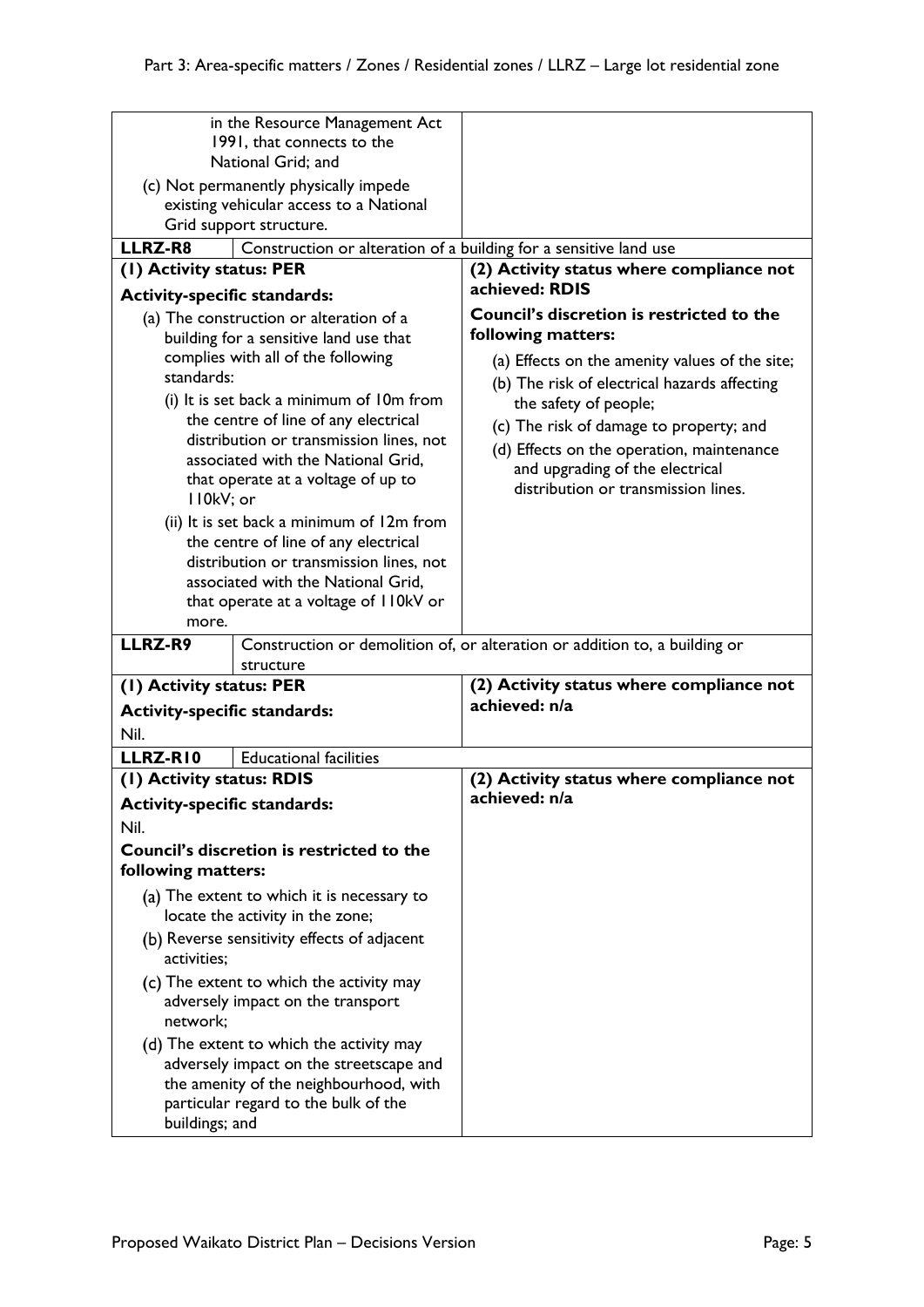| environment.                | (e) The extent to which the activity may<br>adversely impact on the noise                                                                                                                                 |  |
|-----------------------------|-----------------------------------------------------------------------------------------------------------------------------------------------------------------------------------------------------------|--|
| <b>LLRZ-RII</b>             | Community corrections facilities                                                                                                                                                                          |  |
| <b>Activity status: DIS</b> |                                                                                                                                                                                                           |  |
| LLRZ-RI2                    | Any activity that is not specifically listed as a permitted, controlled, restricted<br>discretionary or non-complying activity                                                                            |  |
| <b>Activity status: DIS</b> |                                                                                                                                                                                                           |  |
| LLRZ-RI3                    | Any new building for a sensitive land use, or addition to an existing building that<br>involves an increase in the building envelope or height for a sensitive land use,<br>within the National Grid Yard |  |
| <b>Activity status: NC</b>  |                                                                                                                                                                                                           |  |

# *Land use – building*

| <b>LLRZ-SI</b>                                       | Residential unit                           |                                           |
|------------------------------------------------------|--------------------------------------------|-------------------------------------------|
| (I) Activity status: PER                             |                                            | (2) Activity status where compliance not  |
| <b>Where:</b>                                        |                                            | achieved: DIS                             |
| (a) One residential unit within a Record of          |                                            |                                           |
| Title.                                               |                                            |                                           |
| LLRZ-S2                                              | Minor residential unit                     |                                           |
| (I) Activity status: PER                             |                                            | (2) Activity status where compliance not  |
| <b>Where:</b>                                        |                                            | achieved: DIS                             |
| (a) One minor residential unit contained             |                                            |                                           |
| within a Record of Title must comply                 |                                            |                                           |
|                                                      | with all of the following standards;       |                                           |
| (i) The net site area is 1000m <sup>2</sup> or more; |                                            |                                           |
| and                                                  |                                            |                                           |
| (ii) The gross floor area shall not exceed           |                                            |                                           |
| 70 <sub>m<sup>2</sup>.</sub>                         |                                            |                                           |
| LLRZ-S3                                              | Building height - general                  |                                           |
| (I) Activity status: PER                             |                                            | (2) Activity status where compliance not  |
| <b>Where:</b>                                        |                                            | achieved: RDIS                            |
| (a) A building or structure measured from            |                                            | Council's discretion is restricted to the |
| the natural ground level immediately                 |                                            | following matters:                        |
|                                                      | below that part of the structure that      | (a) Height of the building;               |
| does not exceed a height of 7.5m;                    |                                            | (b) Design and location of the building;  |
|                                                      | (b) Chimneys not exceeding Im in width and | (c) Extent of shading on any other sites; |
|                                                      | finials shall not exceed a maximum height  | (d) Privacy on other sites; and           |
| of 9.5m measured from the natural                    |                                            | (e) Amenity values of the locality.       |
| structure.                                           | ground level immediately below the         |                                           |
| LLRZ-S4                                              |                                            |                                           |
|                                                      | Building height - general                  | (2) Activity status where compliance not  |
| (I) Activity status: PER<br><b>Where:</b>            |                                            | achieved: DIS                             |
| (a) A hose drying tower in association with          |                                            |                                           |
| an emergency services training and                   |                                            |                                           |
| management facility measured from the                |                                            |                                           |
| natural ground level immediately below               |                                            |                                           |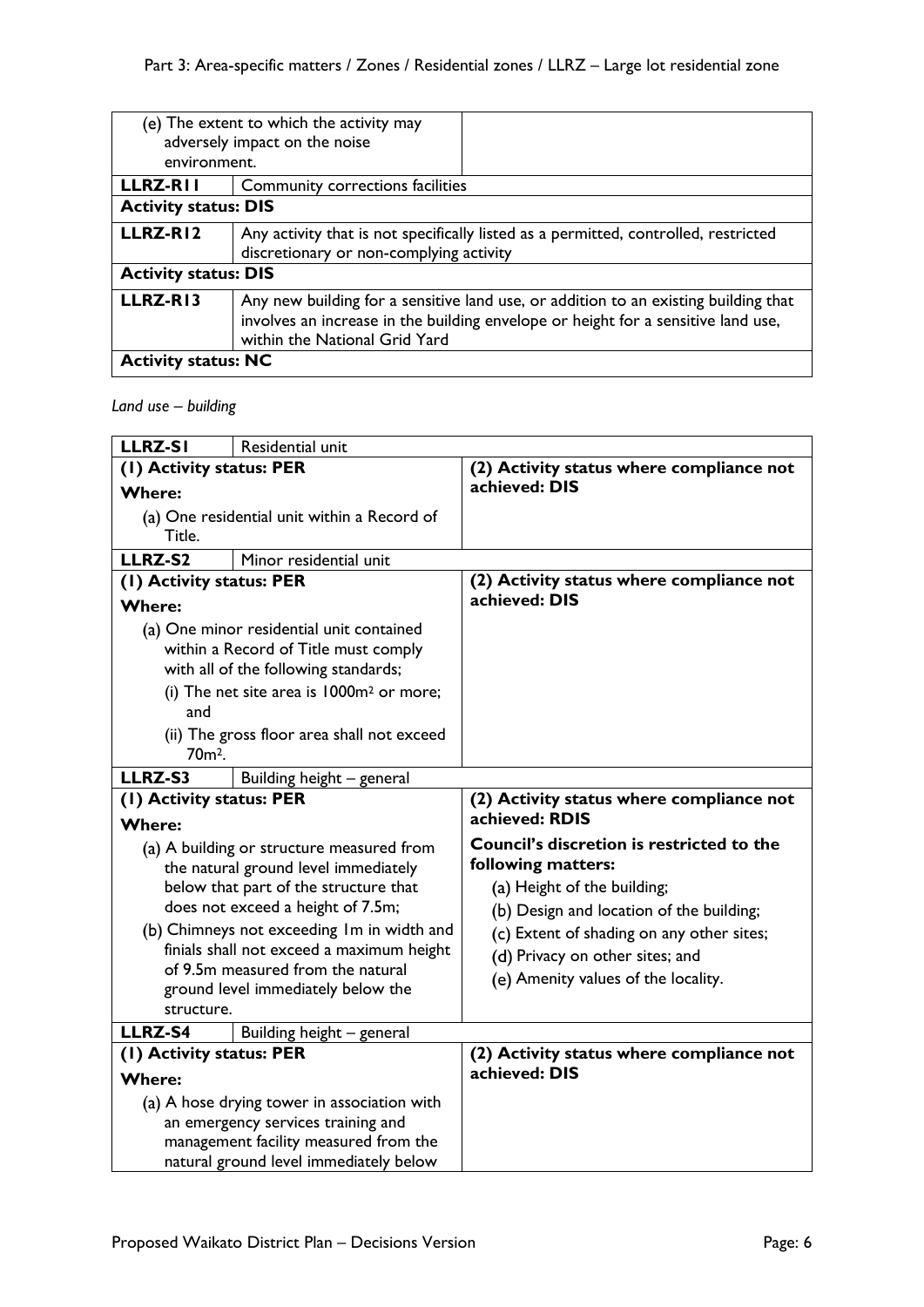| that part of the structure that does not<br>exceed a height of 15m. |                                                                                           |
|---------------------------------------------------------------------|-------------------------------------------------------------------------------------------|
| LLRZ-S5<br>Height in relation to boundary                           |                                                                                           |
| (1) Activity status: PER                                            | (2) Activity status where compliance not                                                  |
| <b>Where:</b>                                                       | achieved: RDIS                                                                            |
| (a) A building or structure that does not                           | <b>Council's discretion is restricted to the</b>                                          |
| project beyond a 45 degree height                                   | following matters:                                                                        |
| control plane measured from a point                                 | (a) Height of the building;                                                               |
| 2.5m above natural ground level along                               | (b) Design and location of the building;                                                  |
| the boundary of a site.                                             | (c) Extent of shading on any other sites;                                                 |
|                                                                     |                                                                                           |
|                                                                     | (d) Privacy on other sites; and                                                           |
|                                                                     | (e) Amenity values of the locality                                                        |
| LLRZ-S6<br><b>Building coverage</b>                                 |                                                                                           |
| (1) Activity status: PER                                            | (2) Activity status where compliance not                                                  |
| <b>Where:</b>                                                       | achieved: RDIS                                                                            |
| (a) On a lot connected to public wastewater                         | Council's discretion is restricted to the                                                 |
| and a water supply, the building coverage                           | following matter:                                                                         |
| must not exceed 40%; and                                            | (a) Design, scale and location of the building.                                           |
| (b) LLRZ-S6 $(1)(a)$ does not apply:                                |                                                                                           |
| (i) To a structure that is not a building; or                       |                                                                                           |
| (ii) Eaves of a building that project less                          |                                                                                           |
| than 750mm horizontally from the                                    |                                                                                           |
| exterior wall of the building.                                      |                                                                                           |
| LLRZ-S7<br><b>Building coverage</b>                                 |                                                                                           |
|                                                                     |                                                                                           |
| (1) Activity status: PER                                            | (2) Activity status where compliance not<br>achieved: RDIS                                |
| <b>Where:</b>                                                       |                                                                                           |
| (a) On a lot not connected to public                                | <b>Council's discretion is restricted to the</b>                                          |
| wastewater and a water supply, the                                  | following matters:                                                                        |
| building coverage must not exceed 20%;                              | (a) Whether the balance of open space and                                                 |
| (b) LLRZ-S7 $(1)(a)$ does not apply:                                | buildings will maintain the character and                                                 |
| (i) To a structure that is not a building; or                       | amenity values anticipated for the zone;                                                  |
| (ii) Eaves of a building that project less                          | (b) Visual dominance of the street resulting<br>from building scale; and                  |
| than 750mm horizontally from the                                    | (c) Management of stormwater flooding,                                                    |
| exterior wall of the building.                                      | nuisance or damage to within the site.                                                    |
| LLRZ-S8<br>Building setbacks - all boundaries                       |                                                                                           |
| (1) Activity status: PER                                            | (2) Activity status where compliance not                                                  |
| <b>Where:</b>                                                       | achieved: RDIS                                                                            |
|                                                                     | Council's discretion is restricted to the                                                 |
| (a) Any building must be setback a minimum<br>of:                   | following matters:                                                                        |
| (i) 3m from a road boundary;                                        | (a) Road network safety and efficiency;                                                   |
| (ii) 13m from the centreline of an                                  | (b) Reverse sensitivity effects;                                                          |
| indicative road:                                                    | (c) Adverse effects on amenity;                                                           |
| (iii) 1.5m from every boundary other than                           | (d) Streetscape;                                                                          |
| a road boundary; and                                                | (e) Potential to mitigate adverse effects;                                                |
| (iv) 1.5m from every vehicle access to                              |                                                                                           |
| another site; and                                                   | (f) Daylight admission to any adjoining site;                                             |
| (v) Any new buildings or alterations to an                          | (g) Effects on privacy at any adjoining site;<br>(h) The size, nature and location of the |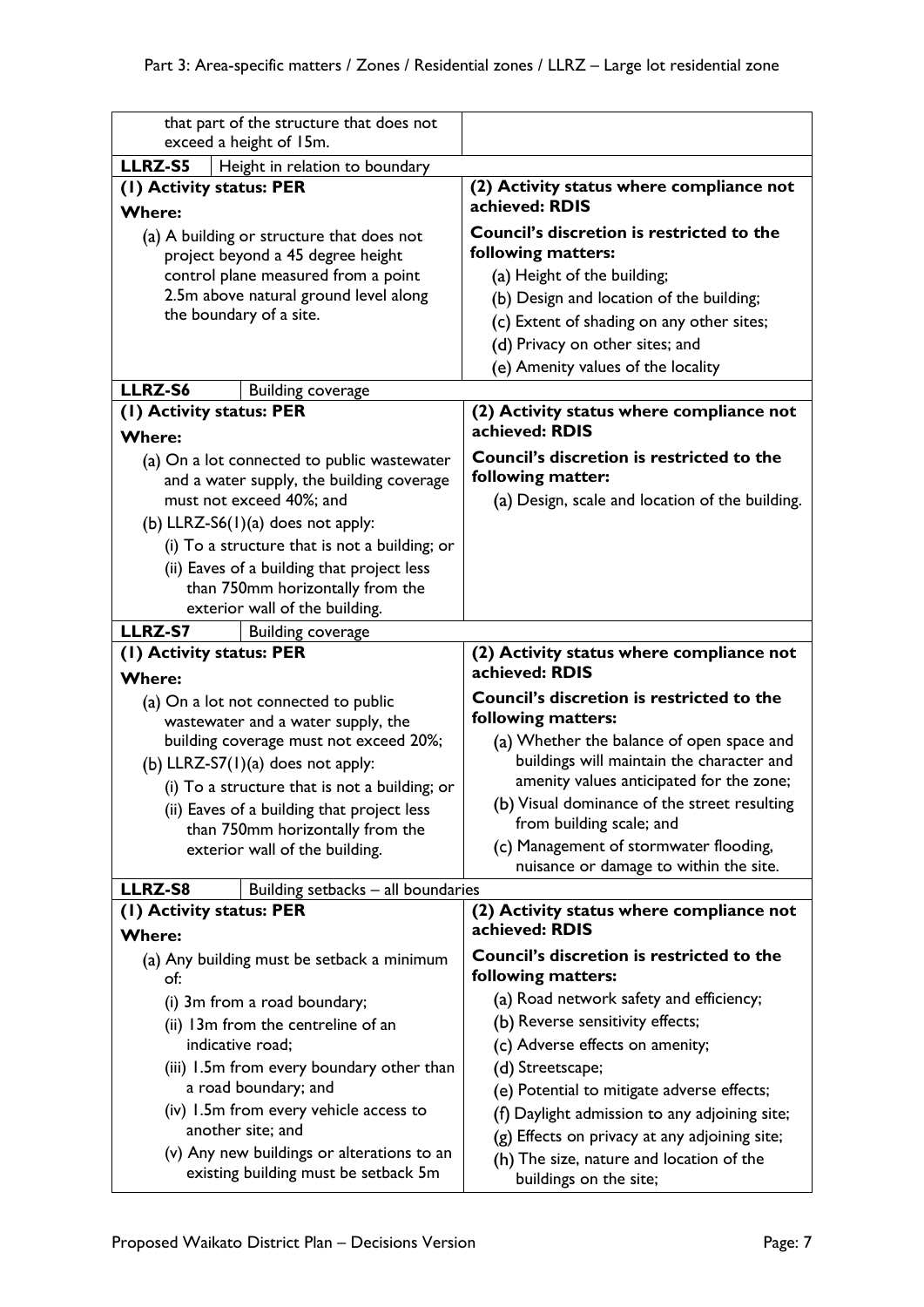| from any designated railway corridor<br>boundary.<br>(b) Despite Rule LLRZ-S8(1)(a)(ii), this rule<br>shall not apply where the indicative road<br>has been formed, is open to the public<br>and has been vested to Council<br>(c) A non-habitable building may be set back<br>less than 1.5m from a boundary, where:<br>(i) The total length of all buildings within<br>1.5m of the boundary does not<br>exceed 6m; and<br>(ii) The non-habitable building does not<br>have any windows or doors on the<br>side of the building facing the<br>boundary.<br>(d) A garage must be set back further from<br>the road than the façade of the front of<br>the dwelling.<br>(e) $LLRZ-S8(1)(a)$ , (c) and (d) do not apply<br>to a structure which is not a building. | (i) The extent to which the safety and<br>efficiency of rail and road operations will<br>be adversely affected; and<br>(j) Any characteristics of the proposed use<br>that will make compliance unnecessary.                                                             |
|------------------------------------------------------------------------------------------------------------------------------------------------------------------------------------------------------------------------------------------------------------------------------------------------------------------------------------------------------------------------------------------------------------------------------------------------------------------------------------------------------------------------------------------------------------------------------------------------------------------------------------------------------------------------------------------------------------------------------------------------------------------|--------------------------------------------------------------------------------------------------------------------------------------------------------------------------------------------------------------------------------------------------------------------------|
| LLRZ-S9<br>Building setbacks - sensitive land use                                                                                                                                                                                                                                                                                                                                                                                                                                                                                                                                                                                                                                                                                                                |                                                                                                                                                                                                                                                                          |
| (1) Activity status: PER                                                                                                                                                                                                                                                                                                                                                                                                                                                                                                                                                                                                                                                                                                                                         | (2) Activity status where compliance not                                                                                                                                                                                                                                 |
| <b>Where:</b>                                                                                                                                                                                                                                                                                                                                                                                                                                                                                                                                                                                                                                                                                                                                                    | achieved: RDIS                                                                                                                                                                                                                                                           |
|                                                                                                                                                                                                                                                                                                                                                                                                                                                                                                                                                                                                                                                                                                                                                                  | <b>Council's discretion is restricted to the</b>                                                                                                                                                                                                                         |
| (a) Any new building or alteration to an<br>existing building for a sensitive land use<br>must be set back a minimum of:<br>(i) 5m from the designated boundary of<br>the railway corridor;<br>(ii) 15m from the boundary of a national<br>route or regional arterial;<br>(iii) 25m from the designated boundary of<br>the Waikato Expressway;<br>(iv) 300m from the edge of oxidation<br>ponds that are part of a municipal<br>wastewater treatment facility on<br>another site;<br>(v) 30m from a municipal wastewater<br>treatment facility where the treatment                                                                                                                                                                                               | following matters:<br>(a) Road network safety and efficiency;<br>(b) On-site amenity values;<br>(c) Odour, dust and noise levels received at<br>the notional boundary of the building;<br>(d) Mitigation measures; and<br>(e) Potential for reverse sensitivity effects. |
| process is fully enclosed; and<br>(vi) 300m from the boundary of another<br>site containing an intensive farming<br>activity.<br>(b) LLRZ-S9 $(1)(a)$ does not apply to a<br>structure which is not a building.                                                                                                                                                                                                                                                                                                                                                                                                                                                                                                                                                  |                                                                                                                                                                                                                                                                          |
| LLRZ-SI0<br>Building setback - waterbodies                                                                                                                                                                                                                                                                                                                                                                                                                                                                                                                                                                                                                                                                                                                       |                                                                                                                                                                                                                                                                          |
| (1) Activity status: PER                                                                                                                                                                                                                                                                                                                                                                                                                                                                                                                                                                                                                                                                                                                                         | (2) Activity status where compliance not                                                                                                                                                                                                                                 |
| <b>Where:</b>                                                                                                                                                                                                                                                                                                                                                                                                                                                                                                                                                                                                                                                                                                                                                    | achieved: RDIS                                                                                                                                                                                                                                                           |
| (a) A building must be set back a minimum                                                                                                                                                                                                                                                                                                                                                                                                                                                                                                                                                                                                                                                                                                                        | Council's discretion is restricted to the                                                                                                                                                                                                                                |
| of:<br>(i) 23m from a lake margin;                                                                                                                                                                                                                                                                                                                                                                                                                                                                                                                                                                                                                                                                                                                               | following matters:                                                                                                                                                                                                                                                       |